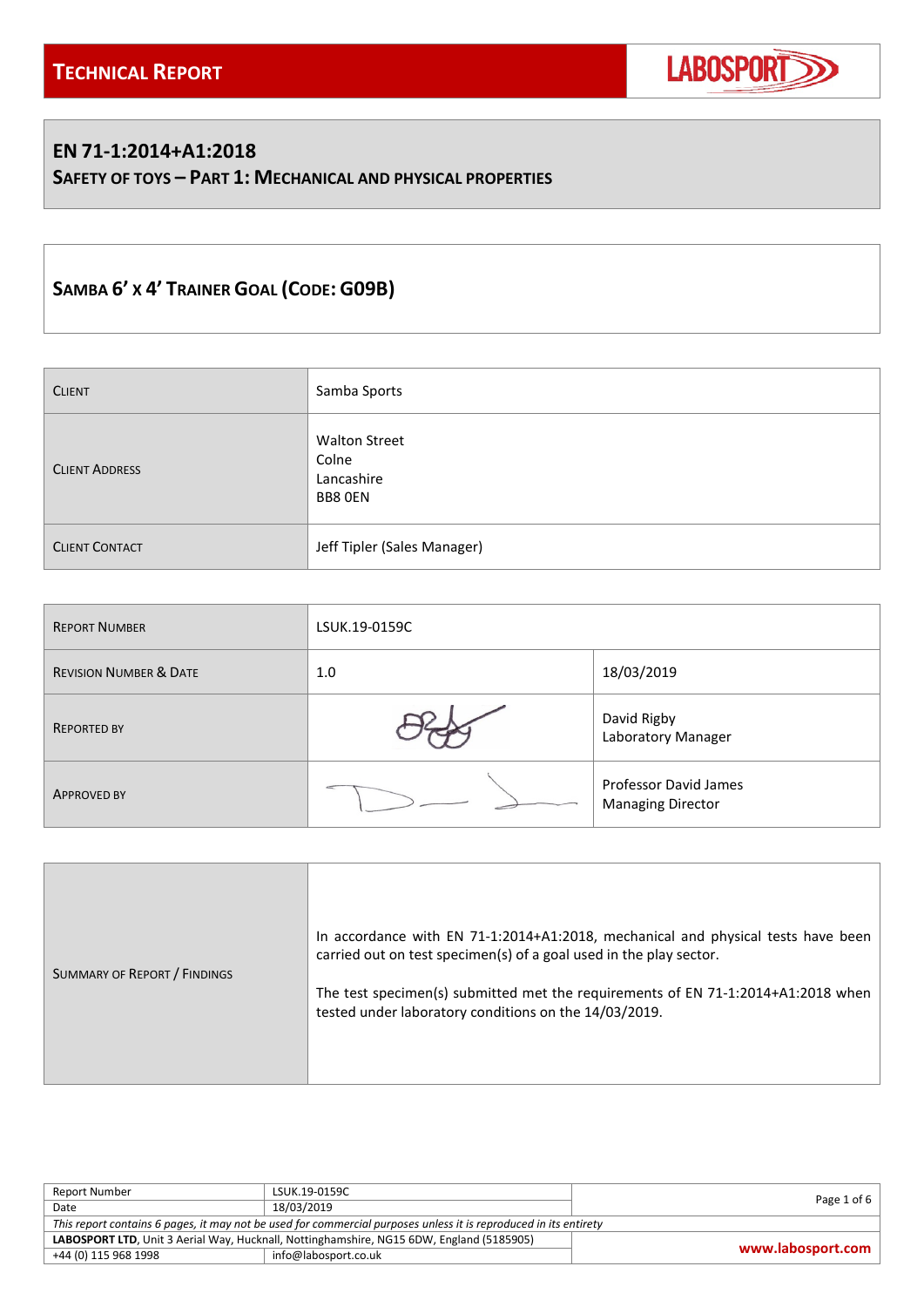

|                            | EN 71-1 specifies requirements and methods of tests for mechanical and physical<br>properties of toys.<br>EN 71-1 applies to toys for children, toys being any product or material designed or<br>intended, whether or not exclusively, for use in play by children of less than 14 years. It<br>refers to new toys taking into account the period of foreseeable and normal use, and that<br>the toys are used as intended or in a foreseeable way, bearing in mind the behaviour of                                                                                                                                                  |
|----------------------------|----------------------------------------------------------------------------------------------------------------------------------------------------------------------------------------------------------------------------------------------------------------------------------------------------------------------------------------------------------------------------------------------------------------------------------------------------------------------------------------------------------------------------------------------------------------------------------------------------------------------------------------|
| SCOPE OF TESTING / PROJECT | children.                                                                                                                                                                                                                                                                                                                                                                                                                                                                                                                                                                                                                              |
|                            | It includes specific requirements for toys intended for children under 36 months, children<br>under 18 months and for children who are too young to sit up unaided. According to<br>Directive 2009/48/EC "intended for use by" means that a parent or supervisor shall<br>reasonably be able to assume by virtue of the functions, dimensions and characteristics<br>of a toy that it is intended for use by children of the stated age group. Therefore, for the<br>purpose of EN 71-1, e.g. soft-filled toys with simple features intended for holding and<br>cuddling are considered as toys intended for children under 36 months. |

|                                   | EN 71-1:2014+A1:2018 - Safety of toys - Part 1: Mechanical and physical properties                                                                                                        |
|-----------------------------------|-------------------------------------------------------------------------------------------------------------------------------------------------------------------------------------------|
| <b>TEST PROCEDURE / STANDARDS</b> | EN ISO/IEC 17025 – General requirements for the competence of testing and calibration<br><b>laboratories</b>                                                                              |
|                                   | For dated references, only the edition cited applies. For undated references, the latest<br>edition at the date of test of the referenced document (including any amendments)<br>applies. |

| PRODUCT (DETAILS / DESCRIPTION) | Goal referred to as "Samba Trainer 6' x 4'" with a product identification code of G09B. |
|---------------------------------|-----------------------------------------------------------------------------------------|
|---------------------------------|-----------------------------------------------------------------------------------------|

| Report Number                                                                                                    | LSUK.19-0159C        | Page 2 of $6$     |  |
|------------------------------------------------------------------------------------------------------------------|----------------------|-------------------|--|
| Date                                                                                                             | 18/03/2019           |                   |  |
| This report contains 6 pages, it may not be used for commercial purposes unless it is reproduced in its entirety |                      |                   |  |
| LABOSPORT LTD, Unit 3 Aerial Way, Hucknall, Nottinghamshire, NG15 6DW, England (5185905)                         |                      | www.labosport.com |  |
| +44 (0) 115 968 1998                                                                                             | info@labosport.co.uk |                   |  |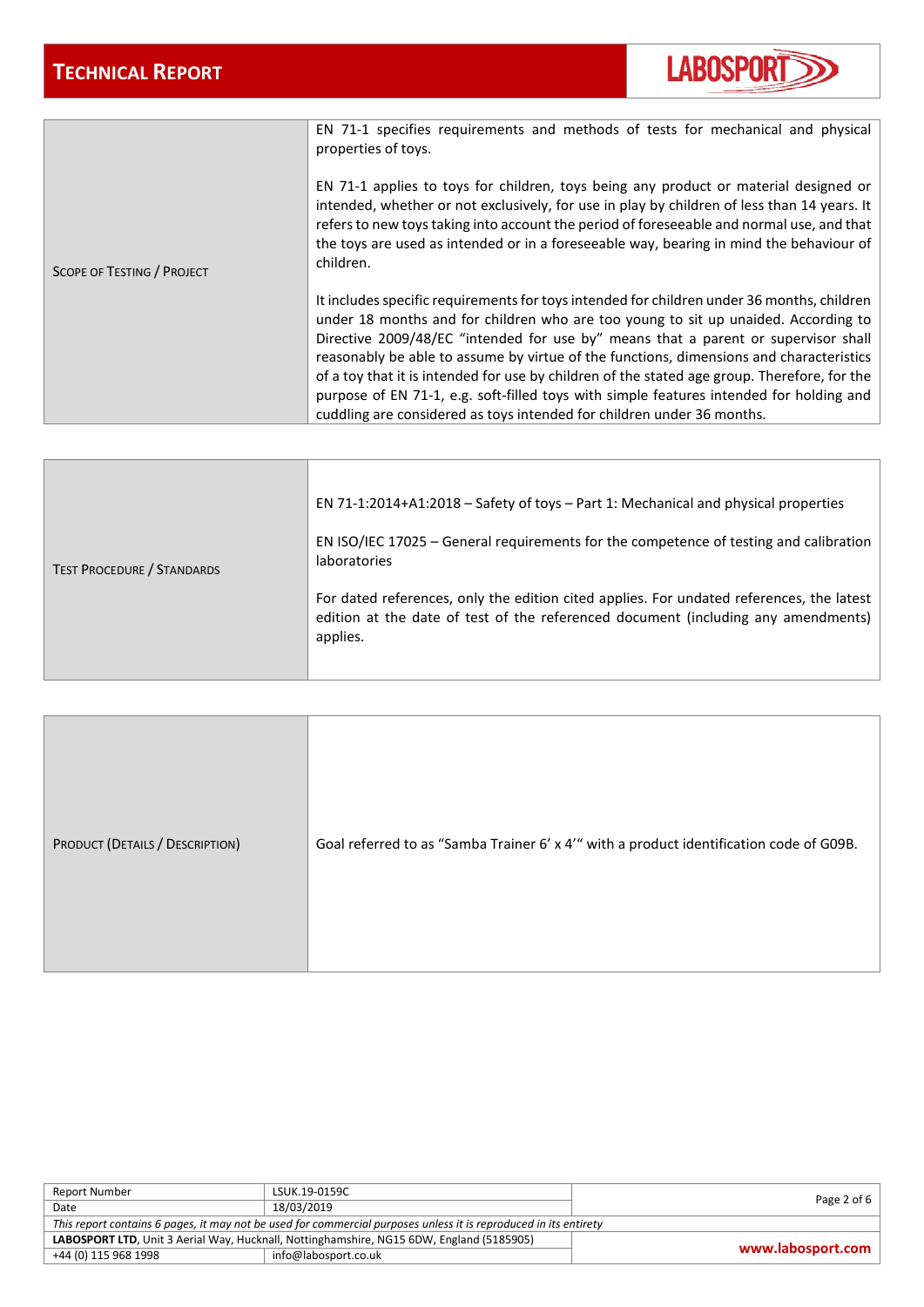## **TECHNICAL REPORT**



#### **TEST RESULTS MECHANICAL AND PHYSICAL PROPERTIES**

| Samba Trainer 6' x 4' Goal (G09B) |  |  |  |  |
|-----------------------------------|--|--|--|--|
|-----------------------------------|--|--|--|--|

| Clause         |                      |      | Pass / Fail                                                                                |      |
|----------------|----------------------|------|--------------------------------------------------------------------------------------------|------|
|                |                      | 4.1  | Material cleanliness                                                                       | Pass |
|                |                      | 4.2  | Assembly                                                                                   | Pass |
|                |                      | 4.3  | Flexible plastic sheeting                                                                  | N/A  |
|                |                      | 4.4  | Toy bags                                                                                   | N/A  |
|                |                      | 4.5  | Glass                                                                                      | N/A  |
|                |                      | 4.6  | <b>Expanding materials</b>                                                                 | N/A  |
|                |                      | 4.7  | Edges                                                                                      | Pass |
|                |                      | 4.8  | Points and metallic wires                                                                  | Pass |
|                |                      | 4.9  | Protruding parts                                                                           | N/A  |
| $\overline{4}$ | General requirements | 4.10 | Parts moving against each other                                                            | N/A  |
|                |                      | 4.11 | Mouth-actuated toys and other toys<br>intended to be put in the mouth                      | N/A  |
|                |                      | 4.12 | <b>Balloons</b>                                                                            | N/A  |
|                |                      | 4.13 | Cords of toy kites and other flying toys                                                   | N/A  |
|                |                      | 4.14 | Enclosures                                                                                 | N/A  |
|                |                      | 4.15 | Toys intended to bear the mass of a<br>child                                               | N/A  |
|                |                      | 4.16 | Heavy immobile toys                                                                        | Pass |
|                |                      | 4.17 | Projectile toys                                                                            | N/A  |
|                |                      | 4.18 | Aquatic toys and inflatable toys                                                           | N/A  |
|                |                      | 4.19 | Percussion caps specifically designed<br>for use in toys and toys using<br>percussion caps | N/A  |

| Report Number                                                                                                    | LSUK.19-0159C        | Page $3$ of $6$   |  |
|------------------------------------------------------------------------------------------------------------------|----------------------|-------------------|--|
| Date                                                                                                             | 18/03/2019           |                   |  |
| This report contains 6 pages, it may not be used for commercial purposes unless it is reproduced in its entirety |                      |                   |  |
| LABOSPORT LTD, Unit 3 Aerial Way, Hucknall, Nottinghamshire, NG15 6DW, England (5185905)                         |                      | www.labosport.com |  |
| +44 (0) 115 968 1998                                                                                             | info@labosport.co.uk |                   |  |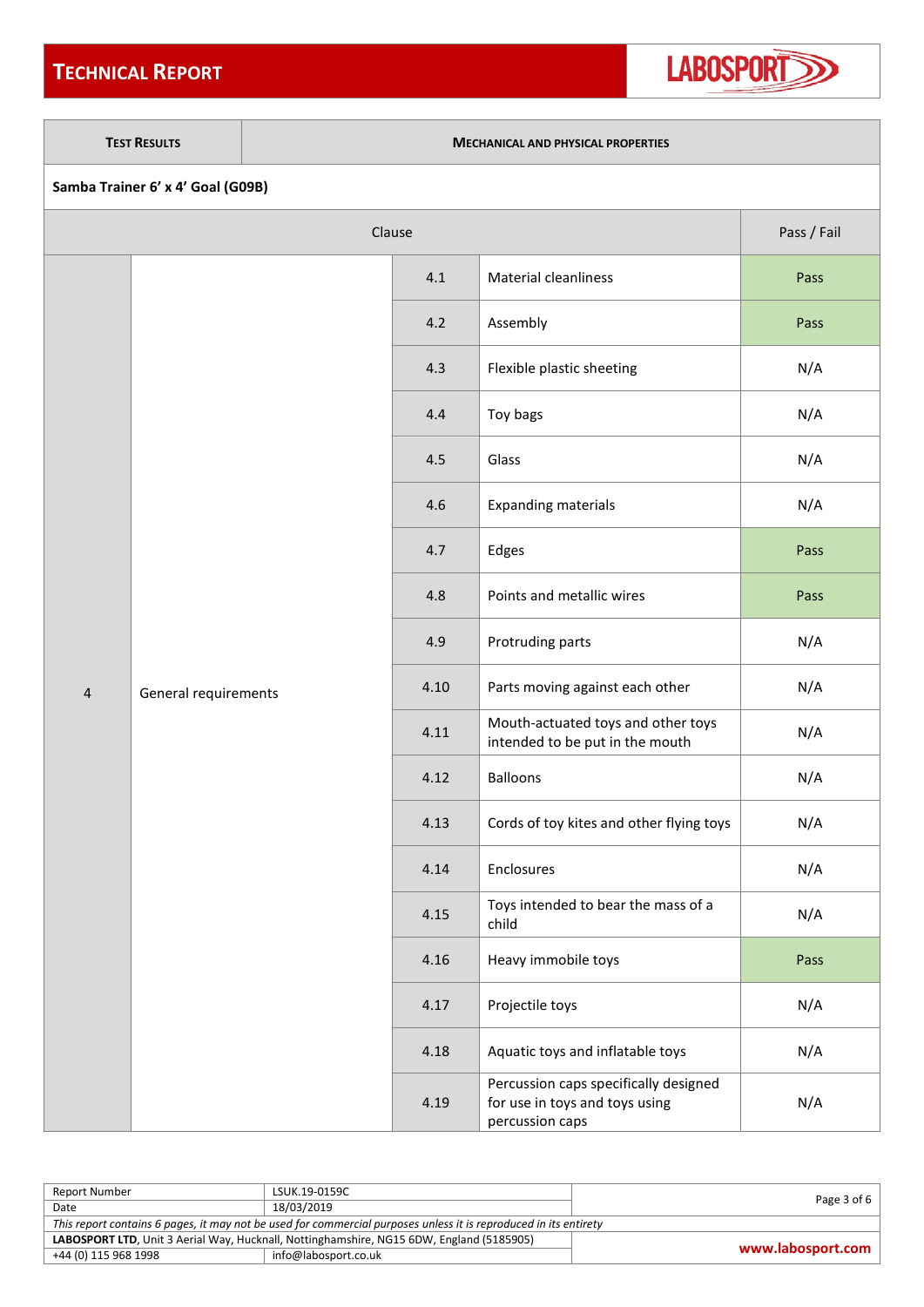

| Clause         |                                               |       |                                                                  | Pass / Fail |
|----------------|-----------------------------------------------|-------|------------------------------------------------------------------|-------------|
|                |                                               | 4.20  | Acoustics                                                        | N/A         |
|                |                                               | 4.21  | Toys containing a non-electrical heat<br>source                  | N/A         |
|                |                                               | 4.22  | Small balls                                                      | N/A         |
|                |                                               | 4.23  | Magnets                                                          | N/A         |
| $\overline{4}$ | General requirements                          | 4.24  | Yo-yo balls                                                      | N/A         |
|                |                                               | 4.25  | Toys attached to food                                            | N/A         |
|                |                                               | 4.26  | Toy disguise costumes                                            | N/A         |
|                |                                               | 4.27  | Flying toys                                                      | N/A         |
|                |                                               | 5.1   | General requirements                                             | N/A         |
|                | Toys intended for children under 36<br>months | $5.2$ | Soft-filled toys and soft filled parts of a<br>toy               | N/A         |
|                |                                               | 5.3   | Plastic sheeting                                                 | N/A         |
|                |                                               | 5.4   | Cords, chains and electrical cables in<br>toys                   | N/A         |
|                |                                               | 5.5   | Liquid-filled toys                                               | N/A         |
|                |                                               | 5.6   | Speed limitations of electrically-driven<br>ride-on toys         | N/A         |
| 5              |                                               | 5.7   | Glass and porcelain                                              | N/A         |
|                |                                               | 5.8   | Shape and size of certain toys                                   | N/A         |
|                |                                               | 5.9   | Toys comprising monofilament fibres                              | N/A         |
|                |                                               | 5.10  | Small balls                                                      | N/A         |
|                |                                               | 5.11  | Play figures                                                     | N/A         |
|                |                                               | 5.12  | Hemispheric-shaped toys                                          | N/A         |
|                |                                               | 5.13  | Suction cups                                                     | N/A         |
|                |                                               | 5.14  | Straps intended to be worn fully or<br>partially around the neck | N/A         |

| Report Number                                                                                                    | LSUK.19-0159C        | Page 4 of 6       |  |
|------------------------------------------------------------------------------------------------------------------|----------------------|-------------------|--|
| Date                                                                                                             | 18/03/2019           |                   |  |
| This report contains 6 pages, it may not be used for commercial purposes unless it is reproduced in its entirety |                      |                   |  |
| LABOSPORT LTD, Unit 3 Aerial Way, Hucknall, Nottinghamshire, NG15 6DW, England (5185905)                         |                      |                   |  |
| +44 (0) 115 968 1998                                                                                             | info@labosport.co.uk | www.labosport.com |  |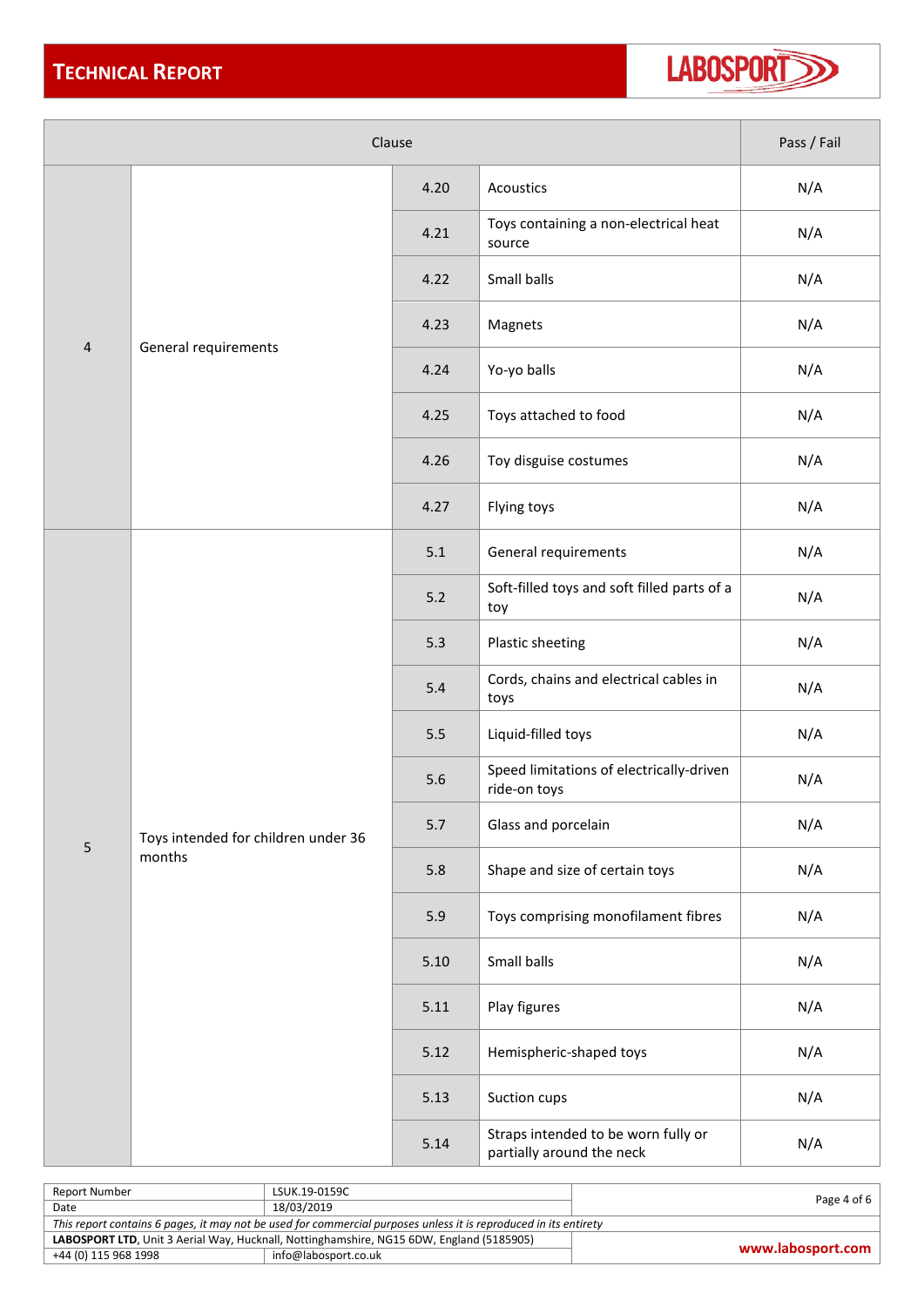## **TECHNICAL REPORT**



| Clause         |                                                                                         | Pass / Fail |                                                                                |      |
|----------------|-----------------------------------------------------------------------------------------|-------------|--------------------------------------------------------------------------------|------|
| 5              | Toys intended for children under 36<br>5.15<br>Sledges with cords for pulling<br>months |             | N/A                                                                            |      |
| 6              | Packaging                                                                               |             |                                                                                | Pass |
|                |                                                                                         | 7.1         | General                                                                        | Pass |
|                |                                                                                         | 7.2         | Toys not intended for children under<br>36 months                              | Pass |
|                |                                                                                         | 7.3         | Latex balloons                                                                 | N/A  |
|                |                                                                                         | 7.4         | Aquatic toys                                                                   | N/A  |
|                |                                                                                         | 7.5         | <b>Functional toys</b>                                                         | N/A  |
|                |                                                                                         | 7.6         | Hazardous sharp functional edges and<br>points                                 | N/A  |
|                |                                                                                         | 7.7         | Projectile toys                                                                | N/A  |
|                |                                                                                         | 7.8         | Imitation protective masks and<br>helmets                                      | N/A  |
|                |                                                                                         | 7.9         | Toy kites                                                                      | N/A  |
| $\overline{7}$ | Warnings, markings and instructions<br>for use                                          | 7.10        | Roller skates, inline skates,<br>skateboards and certain other ride-on<br>toys | N/A  |
|                |                                                                                         | 7.11        | Toys intended to be strung across a<br>cradle, cot or perambulator             | N/A  |
|                |                                                                                         | 7.12        | Liquid-filled teethers                                                         | N/A  |
|                |                                                                                         | 7.13        | Percussion caps specifically designed<br>for us in toys                        | N/A  |
|                |                                                                                         | 7.14        | Acoustics                                                                      | N/A  |
|                |                                                                                         | 7.15        | Toy bicycles                                                                   | N/A  |
|                |                                                                                         | 7.16        | Toys intended to bear the mass of a<br>child                                   | N/A  |
|                |                                                                                         | 7.17        | Toys comprising monofilament fibres                                            | N/A  |
|                |                                                                                         | 7.18        | Toy scooters                                                                   | N/A  |
|                |                                                                                         | 7.19        | Rocking horses and similar toys                                                | N/A  |

| Report Number                                                                                                    | LSUK.19-0159C        | Page 5 of 6 $\vert$ |  |
|------------------------------------------------------------------------------------------------------------------|----------------------|---------------------|--|
| Date                                                                                                             | 18/03/2019           |                     |  |
| This report contains 6 pages, it may not be used for commercial purposes unless it is reproduced in its entirety |                      |                     |  |
| LABOSPORT LTD, Unit 3 Aerial Way, Hucknall, Nottinghamshire, NG15 6DW, England (5185905)                         |                      | www.labosport.com   |  |
| +44 (0) 115 968 1998                                                                                             | info@labosport.co.uk |                     |  |